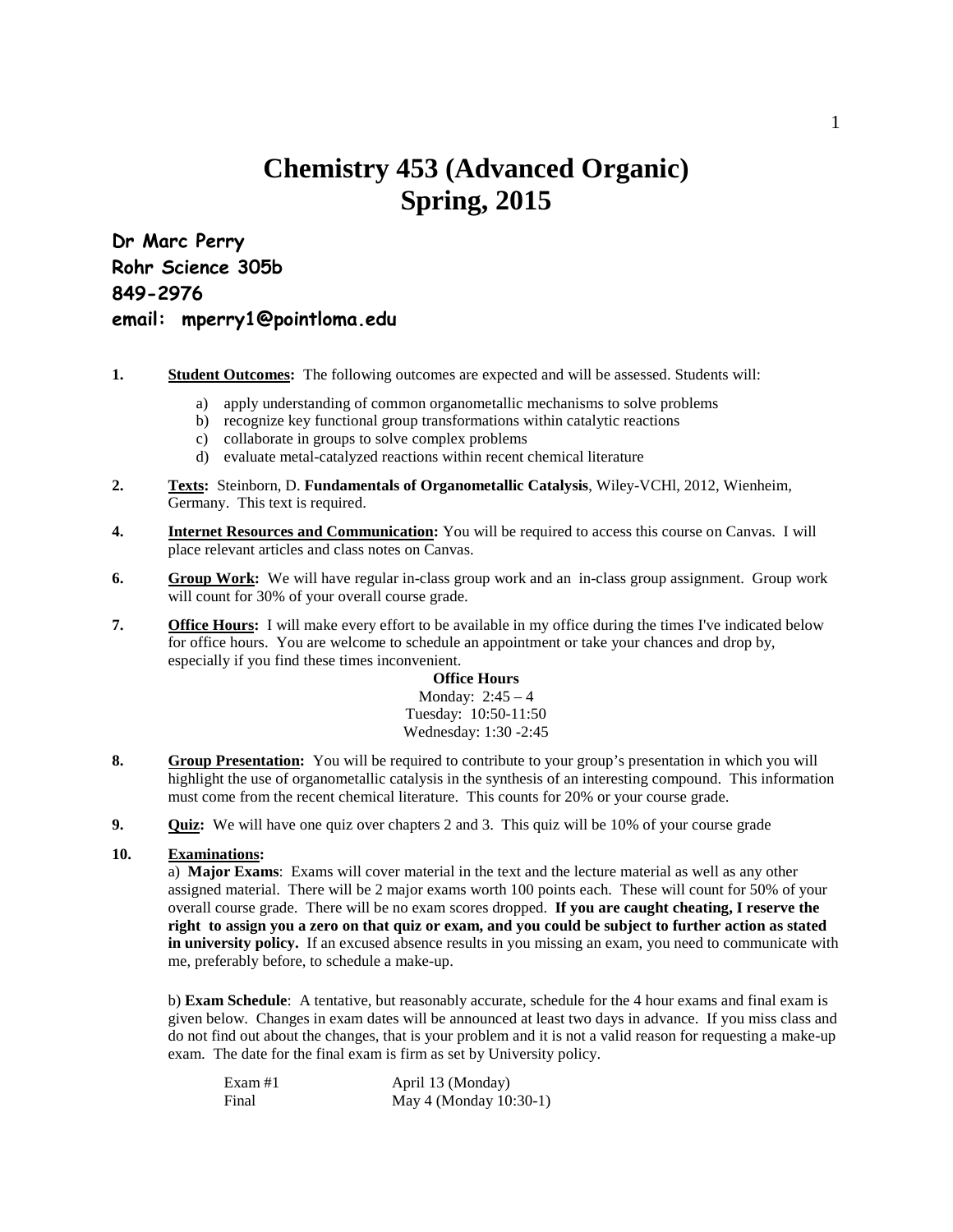**11. Course Grade:** Your overall course grade will be based on your performance in both the lecture and laboratory. The weighting of each course activity is shown below.

| Group Work    | 20%            |
|---------------|----------------|
| Ouiz          | 10%            |
| Hour exams    | 50% (25% each) |
| Group Project | 20%            |

Letter grades will be assigned at the end of the course based on your percentage of total possible points, according to the following APPROXIMATE scale:

| А    | $90 - 100\%$ |
|------|--------------|
| в    | $80 - 90\%$  |
| C    | $70 - 80%$   |
| D    | $60 - 70\%$  |
| NC/F | $< 60\%$     |

(+) and (–) grades will be assigned within each bracket. (There is no A+ grade.)

- **12. Attendance:** Attendance will be taken and will be used for advising purposes. If you miss 20% of the total class meetings (4), you may be dropped from the course.
- **13. Course Syllabus:** Listed below is a syllabus with approximate lecture coverage and approximate examination points indicated.

| Date     | Chapter        | Content                           | Approximate %<br>of Lecture |
|----------|----------------|-----------------------------------|-----------------------------|
| $3-4$    |                | Introduction                      | 100                         |
| $3-6$    | 2              | intro to catalysis                | 100                         |
| $3-16$   | 2,3            | organometallics overview          | 100                         |
| $3-18$   | $\mathfrak{Z}$ | organometallics overview          | 100                         |
| $3-20$   | 3              | organometallics overview          | 100                         |
| $3-23$   | 4              | Quiz 1 / Hydrogenation of Olefins | 100                         |
| $3-25$   | 4              | <b>Hydrogenation of Olefins</b>   | 100                         |
| $3-27$   | 4              | <b>Hydrogenation of Olefins</b>   | 100                         |
| $3 - 30$ | 5              | Hydroformulation of Olefins       | 100                         |
| $4 - 1$  | 5              | Hydroformulation of Olefins       | 100                         |
| $4 - 8$  | 5              | Hydroformulation of Olefins       | 100                         |
| $4 - 10$ |                | Review/group Activity             | 100                         |
| $4-13$   |                | <b>EXAM#1</b>                     | 100                         |
| $4-15$   | 7              | Metathesis                        | 100                         |
| $4 - 17$ | 7              | Metathesis                        | 100                         |
| $4 - 20$ | 11             | C-C Couplings                     | 100                         |
| $4 - 22$ | 11             | C-C Couplings                     | 100                         |
| $4 - 24$ | 11             | C-C Couplings                     | 100                         |
| $4 - 27$ |                | <b>Group Presentations</b>        | 100                         |
| $4 - 29$ |                | <b>Group Presentations</b>        | 100                         |
| $5 - 4$  |                | <b>FINAL EXAM (10:30-1)</b>       |                             |